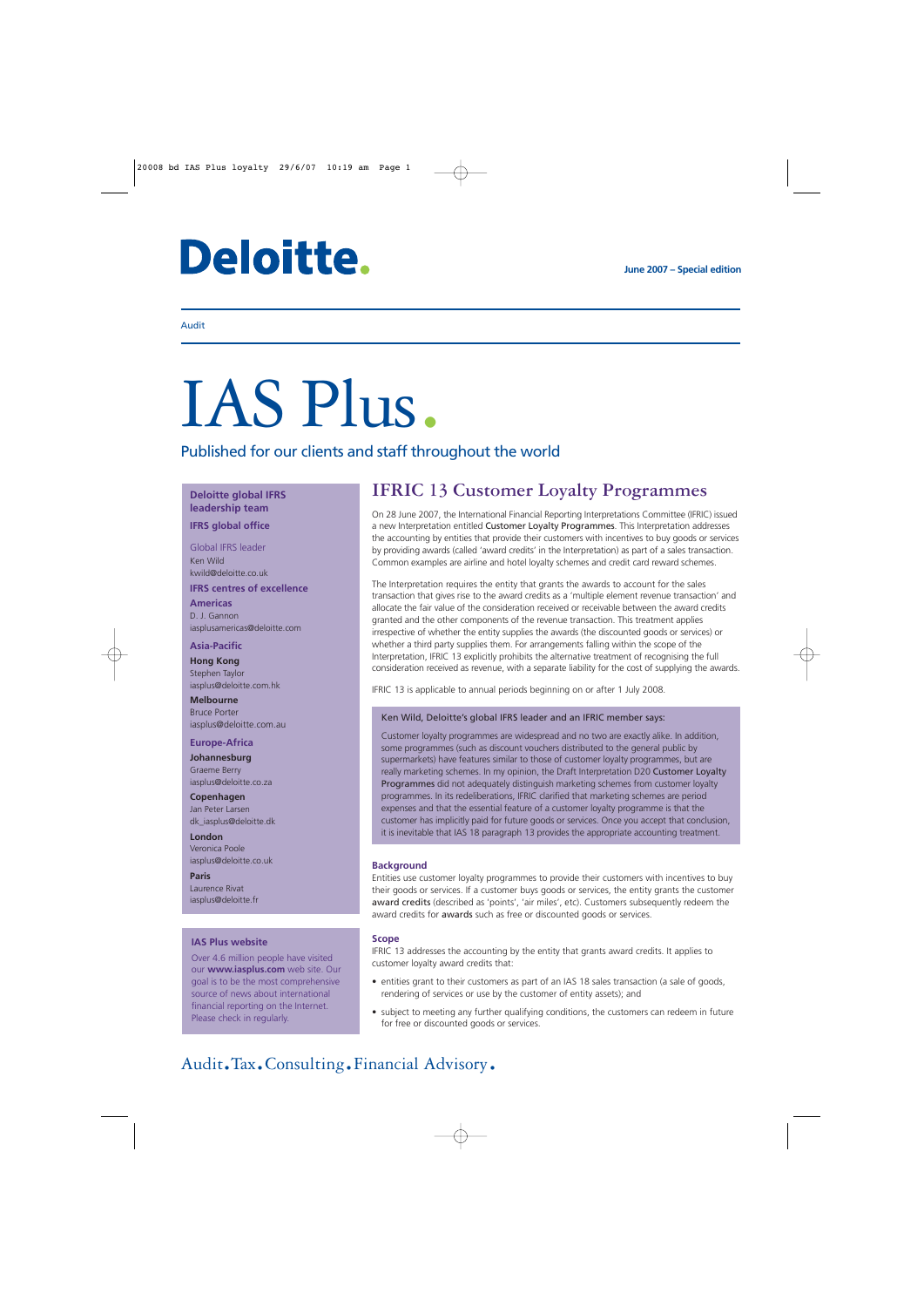#### **Deferred revenue or a provision for future costs?**

The IFRIC identified two possible approaches to these transactions – dealt with in paragraphs 13 and 19 of IAS 18 Revenue. Applying paragraph 13 would result in allocating some of the consideration received or receivable from the sales transaction to the award credits and deferring the recognition of revenue; applying paragraph 19 would result in providing for the estimated future costs of supplying the awards (i.e. recognising a liability).

The IFRIC concluded that IAS 18 paragraph 13 was the appropriate approach. They agreed that some of the consideration received in respect of the initial sale should be allocated to the award credits and recognised as deferred revenue until the entity fulfils its obligations to deliver awards to customers. The amount of revenue deferred would be measured by reference to the fair value of the award credits to the customer (not their cost to the entity) and recognised as an allocation of revenue. The IFRIC noted that:

- award credits granted to a customer as a result of a sales transaction are a separately identifiable element of the transaction itself and represent rights granted to the customer, for which the customer implicitly paid;
- loyalty awards are not delivered to the customer at the same time as the other goods or services and it is therefore necessary to divide the initial sale into components and apply the recognition criteria separately to each component in order to reflect the substance of the transaction; and
- award credits can be distinguished from marketing expenses because they are granted to the customer as an integral part of the sales transaction. Marketing expenses, in contrast, are incurred independently of the sales transactions they are designed to secure.

#### **Accounting treatment**

IFRIC 13 requires entities to account for award credits as a separately identifiable component of the sales transaction(s) in which they are granted. The fair value of the consideration received or receivable is allocated between the award credits and the other components of the sale. The consideration allocated to the award credits is measured by reference to their fair value, i.e. the amount for which the award credits could be sold separately.

If the entity supplies the awards itself, it recognises the consideration allocated to award credits as revenue when award credits are redeemed and the entity fulfils its obligations to supply awards. The amount of revenue recognised is to be based on the number of award credits that have been redeemed in exchange for awards, relative to the total number expected to be redeemed.

If a third party supplies the awards, the entity is required to assess whether it is collecting the consideration allocated to the award credits on its own account or on behalf of the third party. In other words, it must assess whether it is acting as principal in the transaction or as an agent for the third party.

If the entity is collecting the consideration on behalf of the third party, it:

- measures its revenue as the net amount retained on its own account, i.e. the difference between the consideration allocated to the award credits and the amount payable to the third party for supplying the awards; and
- recognises this net amount as revenue when the third party is obliged to supply the awards and entitled to receive consideration for doing so. (These events may occur as soon as the award credits are granted. Alternatively, if the customer can choose to claim awards from either the entity or a third party, these events may occur only when the customer chooses to claim awards from the third party.)

If the entity is collecting the consideration on its own account, it measures its revenue as the gross consideration allocated to the award credits and recognises the revenue when it fulfils its obligations in respect of the awards.